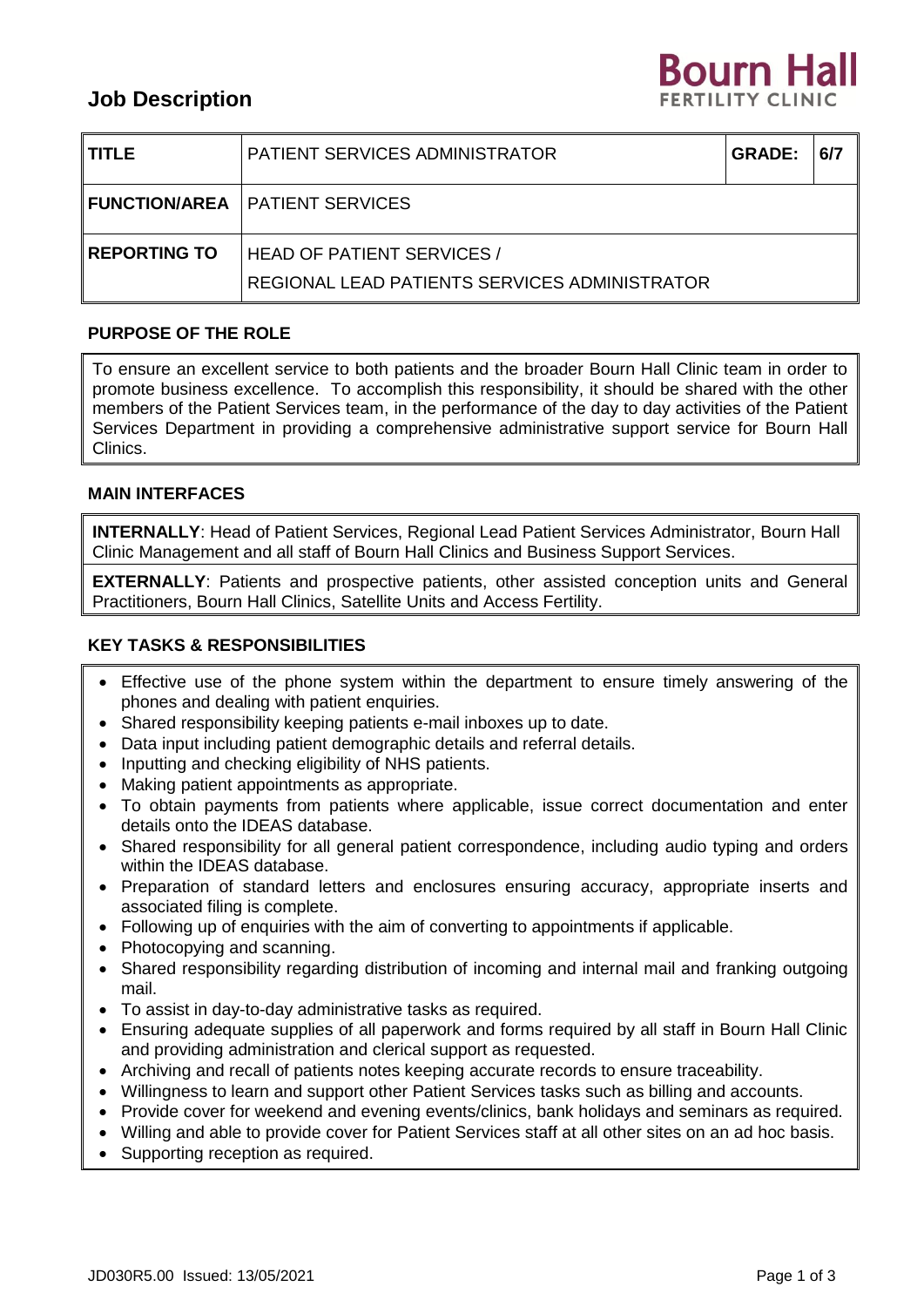# **KEY TASKS & RESPONSIBILITIES – continued**

 To work with the other members of the Patient Services team in role modelling the company's core values, as often Patient Services is the first point of contact with the Clinic for patients e.g. taking open day/seminar bookings, making initial consultation appointments, sending out information packs etc.

#### **MANAGEMENT/LEADERSHIP**

To share in the mentoring and coaching of all new and junior members of the Patient Services team.

## **ACCOUNTABILITY AREA**

To ensure, as a member of the Patient Services team, that the administrative responsibilities of the function are carried out accurately and in a timely fashion with the utmost consideration for patient care and confidentiality.

## **AUTONOMY & AUTHORITY**

- To be able to work on your own initiative when required and to take responsibility for your workload.
- To make suggestions for improvement in processes and procedures to improve efficiency.

## **FUNCTIONAL KNOWLEDGE/BUSINESS EXPERTISE**

- Sensitivity and understanding is required, together with absolute accuracy, discretion and confidentiality.
- To be able to provide information to all staff, visitors and patients regarding the services provided by Bourn Hall Clinic.
- Health and safety procedures.
- Knowledge of data protection and the need for confidentiality at all times pertaining to all aspects of the business of the company.
- To have knowledge and understanding of all aspects of the business, procedures and systems of Bourn Hall Clinics, keeping up to date with any changes.
- To be aware of the treatment pathway of oncology patients ensuring swift and appropriate treatment within the NHS provision.

#### **PROBLEM SOLVING**

- Being able to resolve patient's queries tactfully, diplomatically and successfully.
- Have the ability to deal with distressed or angry patients and know when to pass the issue to a more senior member of staff.
- Suggest improvements to reception and administration services.
- Liaise with other members of staff to find solutions to internal and external problems as they arise.

#### **NATURE & AREA OF IMPACT**

- To promote Bourn Hall Clinics in a professional and caring way.
- Being aware that any point of contact with external health professionals, patients and other enquiries will significantly influence their impression of the organisation.
- Support for Patient Services team in order to support the larger clinical teams to ensure business excellence.